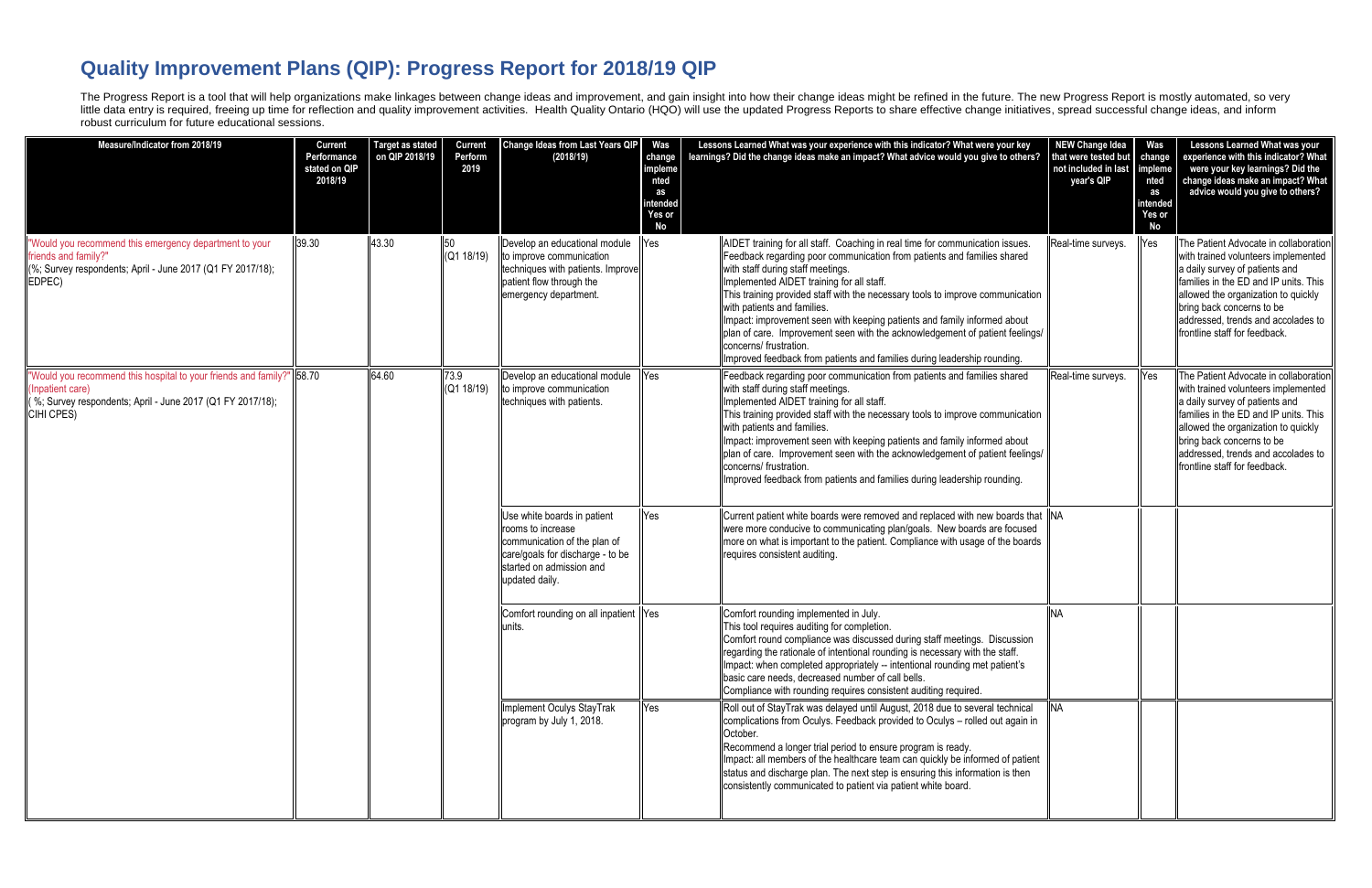| 90 Percentile ED LOS for Non-Admitted Minor Patients (CTAS<br>$\parallel$ 4-5) Defined as the time from registration date/ time or triage<br>date/time (whichever is earlier and valid) to the date/time the<br>patient left ED (90th percentile; (hours); October - December<br>2017; CCO iPort)              | 4.78  | 4.00  | 4.42<br>(Q3 18/19)  | Increase # of patient<br>assessments /treatment by ED<br>NP to 15/shift.                                                                                                                                                                                                                                                                                                                                                                                                                                                                    | Yes | RAZ initiated to pull vertical patients out of the acute care stretchers. Correct<br>triage is essential to optimize this quick flow by not bottlenecking the area with<br>patients that need a stretcher for long periods of time. This initiative has been<br>valuable to the flow and P4R outcomes with realized improvements.                                                                                                                                                                                                                                                                                                                                                              | <b>INA</b>                                                                                                                                                    |     |                                                                                                                                                                                                      |
|----------------------------------------------------------------------------------------------------------------------------------------------------------------------------------------------------------------------------------------------------------------------------------------------------------------|-------|-------|---------------------|---------------------------------------------------------------------------------------------------------------------------------------------------------------------------------------------------------------------------------------------------------------------------------------------------------------------------------------------------------------------------------------------------------------------------------------------------------------------------------------------------------------------------------------------|-----|------------------------------------------------------------------------------------------------------------------------------------------------------------------------------------------------------------------------------------------------------------------------------------------------------------------------------------------------------------------------------------------------------------------------------------------------------------------------------------------------------------------------------------------------------------------------------------------------------------------------------------------------------------------------------------------------|---------------------------------------------------------------------------------------------------------------------------------------------------------------|-----|------------------------------------------------------------------------------------------------------------------------------------------------------------------------------------------------------|
| 90th Percentile ED LOS for Complex Patients (Admitted and<br>Non-Admitted) (CTAS 1-3) Defined as the time from registration<br>date/time or triage date/time (whichever is earlier and valid) to<br>the date/time the patient left ED (90th percentile; (hours);<br>October - December 2017; CCO iPort Access) | 7.13  | 6.42  | 8.43<br>(Q3 18/19)  | Identify opportunities for safe<br>reduction of diagnostic testing<br>when unnecessary testing<br>contributes to longer ED LOS.                                                                                                                                                                                                                                                                                                                                                                                                             |     |                                                                                                                                                                                                                                                                                                                                                                                                                                                                                                                                                                                                                                                                                                | Chart board redesign Yes<br>mimicking the<br>patients' journey at<br>specific time points<br>to pinpoint gaps and<br>opportunities for<br>improved and timely |     | Good visual of where the flow is<br>challenged. Both MD and RN are<br>responsible for bottlenecks that occur<br>in order to resolve. Yes, made an<br>impact – charge nurse can assist to<br>resolve. |
|                                                                                                                                                                                                                                                                                                                |       |       |                     |                                                                                                                                                                                                                                                                                                                                                                                                                                                                                                                                             |     |                                                                                                                                                                                                                                                                                                                                                                                                                                                                                                                                                                                                                                                                                                | Visual management  Yes<br>for order time for lab<br>and DI.                                                                                                   |     | Great visual for when order was<br>initiated and completed, especially<br>for the charge nurse. Yes, makes an<br>impact, more staff aware of delays.                                                 |
| ll90th Percentile LOS for Admitted Patients Defined as the time<br>from registration date/time or triage date/time (whichever is<br>earlier and valid) to the date/time the patient left ED (Admitted<br>(patients only)<br>90th percentile; (hours); October - December 2017; CCO iPort<br>Access)            | 16.35 | 14.70 | 15.42<br>(Q3 18/19) | Review present transporter role.                                                                                                                                                                                                                                                                                                                                                                                                                                                                                                            | Yes | Role reviewed and new transporter role being developed to assist with optimal<br><b>Itlow</b>                                                                                                                                                                                                                                                                                                                                                                                                                                                                                                                                                                                                  | Follow-up with IP<br>Side 1.Surge beds<br>lopened<br>2. Isolation protocols<br>revised with<br>leducation<br>3. Focus on bed<br>allocation                    | Yes | More global awareness of the need<br>and benefits to the patient when<br>transitioned quickly to the inpatient<br>bed. Change management<br>essential.                                               |
|                                                                                                                                                                                                                                                                                                                |       |       |                     | Develop standard work to include No<br>transport of patient in ED to DI<br>and inpatient units.                                                                                                                                                                                                                                                                                                                                                                                                                                             |     | Standard work for the role in progress.                                                                                                                                                                                                                                                                                                                                                                                                                                                                                                                                                                                                                                                        | NA                                                                                                                                                            |     |                                                                                                                                                                                                      |
|                                                                                                                                                                                                                                                                                                                |       |       |                     | Follow-up with inpatient<br>programs. Charge nurse to be<br>Inired with main duties to include<br>patient flow.                                                                                                                                                                                                                                                                                                                                                                                                                             | Yes | CRN implemented with obvious positive change in patient management / flow<br>within the ED department. Good support and direction to nurses, EMS,<br>physicians, allied health. Essential for CRN to know ED waiting room patients<br>as well as the patients in the department. Has resulted in improved ED flow<br>land P4R outcomes/ranking.                                                                                                                                                                                                                                                                                                                                                | <b>NA</b>                                                                                                                                                     |     |                                                                                                                                                                                                      |
| 90th Percentile Time to Physician Initial Assessment (Hours)<br>Defined as the time from registration date/time or triage<br>date/time (whichever is earlier and valid) to the physician initial<br>assessment date/time<br>  (90th percentile; (hours); October - December 2017; CCO iPort<br>Access)         | 4.00  | 3.60  | 3.98<br>(Q3 18/19)  | Implement Clinical Resource<br>Nurse in ED daily 9-5 pm - role to<br>increase patient flow through ED                                                                                                                                                                                                                                                                                                                                                                                                                                       | Yes | CRN implemented with obvious positive change in patient management / flow<br>within the ED department. Good support and direction to nurses, EMS,<br>physicians, allied health. Essential for CRN to know ED waiting room patients<br>as well as the patients in the department. Has resulted in improved ED flow<br>and P4R outcomes/ranking.                                                                                                                                                                                                                                                                                                                                                 | <b>NA</b>                                                                                                                                                     |     |                                                                                                                                                                                                      |
|                                                                                                                                                                                                                                                                                                                |       |       |                     | Implement Oculys prEDict tool by Yes<br>July 1, 2018.                                                                                                                                                                                                                                                                                                                                                                                                                                                                                       |     |                                                                                                                                                                                                                                                                                                                                                                                                                                                                                                                                                                                                                                                                                                |                                                                                                                                                               |     |                                                                                                                                                                                                      |
| Medication Reconciliation at Discharge<br>Current monthly audit is based on a sample of 50 discharged<br>patient charts from various units/ services at ESHC excluding<br>Obstetrics, newborns and deaths.; Discharged patients; October<br>December 2017 (Q3); Hospital collected data)                       | 90.00 | 90.00 | 99                  | Review discharge medication<br>$\left  \right $ (Q3 18/19) $\left  \right $ reconciliation process and<br>redesign standard tool used.<br>Develop standard work regarding<br>medication reconciliation on<br>discharge. Going forward, we will<br>be reporting on the total number<br>of 8discharged patients for whom<br>a Best Possible Medication<br>Discharge Plan (BPMDP) was<br>created as a proportion of the<br>total number of patients<br>discharged, excluding discharge<br>that is death, OB patients,<br>newborn or stillborn. | Yes | One on one nursing education was complete, and incorporated with nursing<br>lorientation for new hires. A laminated standard reference sheet / checklist was<br>created and placed in all nursing med books for reference. A blank medication<br>teaching card was developed and available in all nursing units (encouraged to<br>print electronic discharge med card). Nursing is very appreciative of service<br>when pharmacy available. Continue to strive for interdisciplinary rounding with<br>prescribers and pharmacy to streamline discharge process with time for<br>advanced planning and preparation. Investigate opportunity for pharmacy<br>collaboration with discharge nurse. |                                                                                                                                                               |     |                                                                                                                                                                                                      |